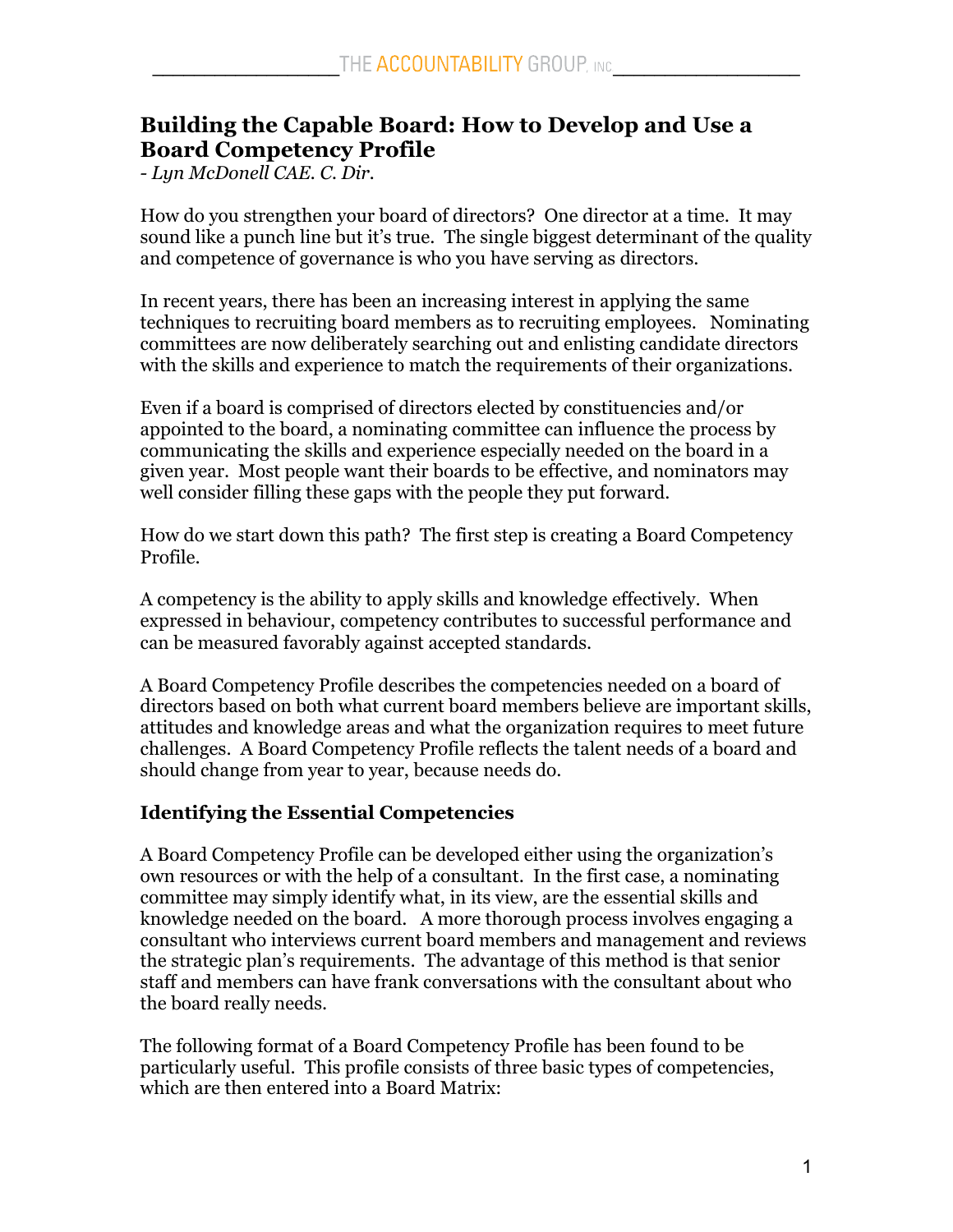1. **Personal/Interpersonal Competencies** describe those personal and interpersonal skills that individuals should exhibit when they come onto the board of directors. For example, being able to communicate well, be a member of a team, being honest, and so on. They are foundational competencies, in that very few nominating committees will put forward a candidate if the individual does not have these most basic desirable traits.

2. **Governance Competencies** describe the governance competencies applicable to the role of all directors. In today's environment all board members should acquire these competencies over the time they serve. Thus, they are "developmental". Examples are thinking strategically, appreciating the difference between governance and management, understanding risk management, and so on.

3. The next type, **Specific Competencies,** are of two kinds:

a) *Technical skills* which assist the organization with specific and ongoing aspects of organizational or governance business. Not all individuals are expected to develop and demonstrate technical knowledge such as of accounting, marketing, human resources, law, or information technology.

b) *Strategic competencies* which are specialized competencies that will help propel the organization forward in its strategic direction. Again, not all members are expected to bring these competencies. Strategic competencies usually relate to issues facing the organization and the knowledge, experience or access to resources required to face these challenges successfully. Examples are competencies related to creating new partnerships, developing entrepreneurial activity, and so on. These knowledge and skill-sets are not meant to supplant management's expertise. Rather, directors with these competencies will contribute substantially to strategic conversations and help the board better coach and support staff.

Optional Section: Sometimes representation is important. If so, there can be a section for the Sector or Geographic Origin of directors. These aspects are not so much "competencies" but considerations.

Not all of these sections are mutually exclusive. They do however force thinking along different lines and the resulting list of competencies can be quite illuminating. After reviewing the Profile for her organization, one member of a nominating committee said: "I actually hadn't understood before now what a director can, and should, bring to our board."

For an even more nuanced profile, competencies can be listed in order of importance, or weighted. However most profiles start out as a simple list.

# SIDEBAR

Model of Board Competencies

The bottom part of the triangle, the widest section, indicates the interpersonal competencies that should be possessed by all directors. Governance, the midsection, is a shared set of competencies most, if not all, members of the board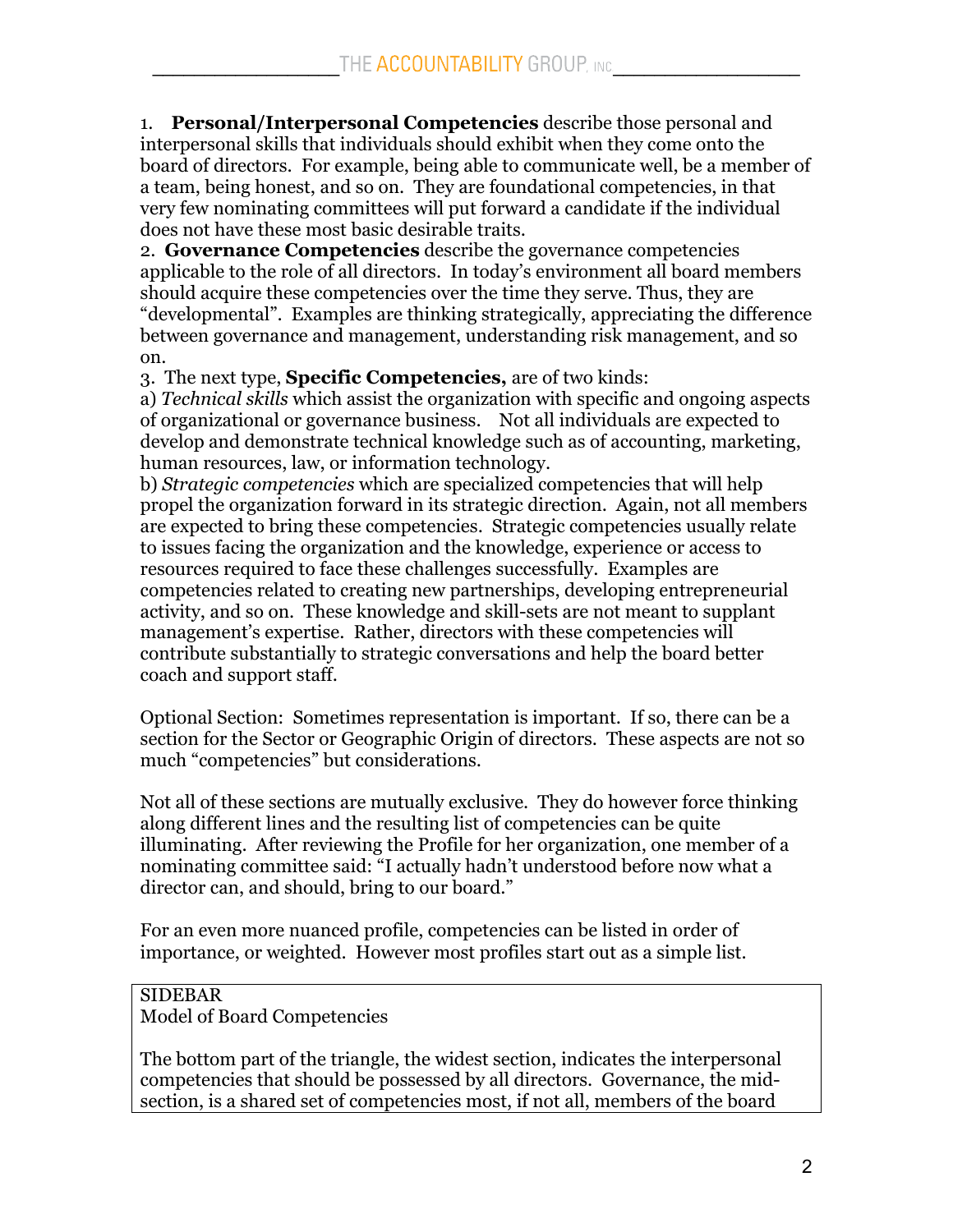should demonstrate. The narrow peak of the triangle indicates that not all individuals on the board need demonstrate technical or special strategic competencies but these are needed in the overall mix.



Next, create a Board Matrix grid in Excel. Plot the names of the competencies along one axis (the rows) and the names of and data on individuals along the other (the columns).

# **Using the Board Competency Profile and Matrix**

Let's now put this tool to work:

1. **Understand the Competency Profile of the Current Board**: Populate the Board Matrix by gathering and inputting information about current board members. Name a column for each board member and then indicate by a checkmark whether or not he or she has the competencies listed in the various rows. Use the Board Competency descriptions to reflect on that board member.

A nominating committee may do the assessment or alternatively, individuals can identify their own skills. Although we all know that there are board members who will judge their own competencies at a higher level of competency than others observe, the process reminds all of the requirements of their board. Everyone can improve their competencies and this should be emphasized.

Once all of members of the board are plotted into the Matrix, the nominating committee reviews the results. If board members are retiring, then any gaps in competencies with their departure will be revealed.

The nominating committee identifies where the strengths are and what competencies/attributes are especially needed. This will involve their prioritization of the competencies.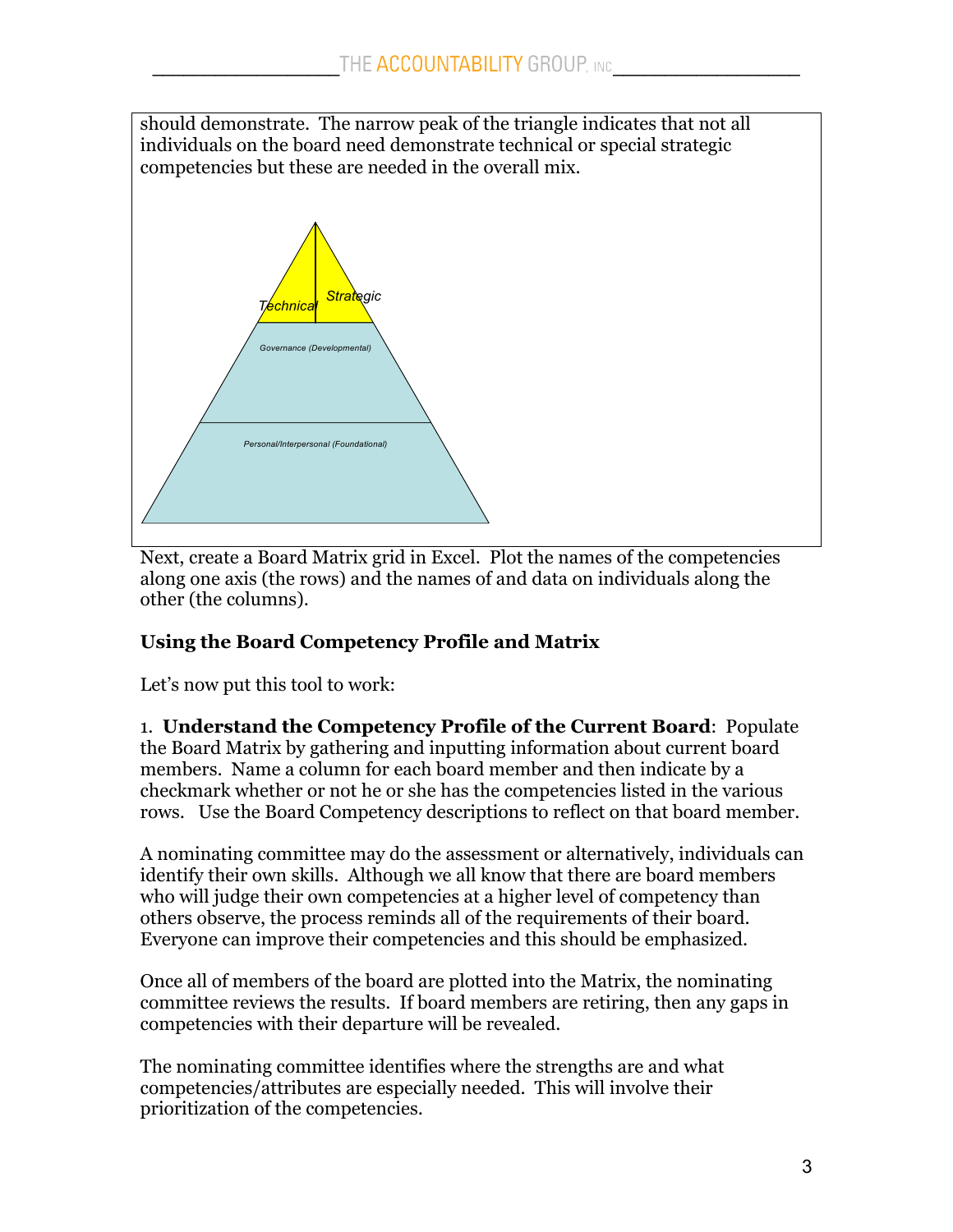With this information in hand, the committee now can actively search for candidates.

#### **2. Consider New Candidates**

Next, use the Board Matrix to consider new candidates. Enter candidates into the Matrix and see if they match against the identified gaps and to the overall requirements of the Board Competency Profile.

The challenge is to glean from the resumes or nominations material what you need to know for putting the candidate into the Matrix. What often happens is that questions are generated for the candidate or nominator. This contributes to an improved screening and interviewing process. There are now specific questions to ask.

Ideally, members of the nominating committee should interview a candidate. This ensures that he or she understands the responsibility and commitment involved, and that there is a good fit. In one organization, candidates said afterwards that they were highly impressed with the diligence and professionalism of the nominating process. They said the interviews (and the Competency Profile) made them take their board position more seriously.

#### **3. Determine Board Training**

A Board Competency Profile and Matrix can also be used for identifying the full board's professional development needs. After completing the Board Matrix, the nominating committee may learn that the board is weak in a competency that is important for all members to demonstrate. Board training can be organized to address these areas.

# **4. Develop Board Evaluation**

Use of the Board Competency Profile and Matrix for the evaluation of individual directors is more sensitive. This is a judgemental process and raises questions as to who should legitimately do this evaluation and with what information. Nonetheless, a Board Competency Profile can contribute to an evaluation process for the board as a whole. After all, the Profile points to the skills the entire board should be demonstrating. However, because the competency profile does not speak to board processes (meetings' and orientation processes for example) or its performance (strategic planning success, actual financial stewardship, etc.) it is not, in itself, a sufficient tool.

# **5. Strengthen Accountability**

It is impressive transparency to be able to point to a distinct and objective board nominations process. Any idea that there is an "old boys' network" at work can be dispelled. Rather, there are clear stated competencies allowing individuals to know what experience and skills they must possess to be considered as directors. The process builds confidence in the board of an organization.